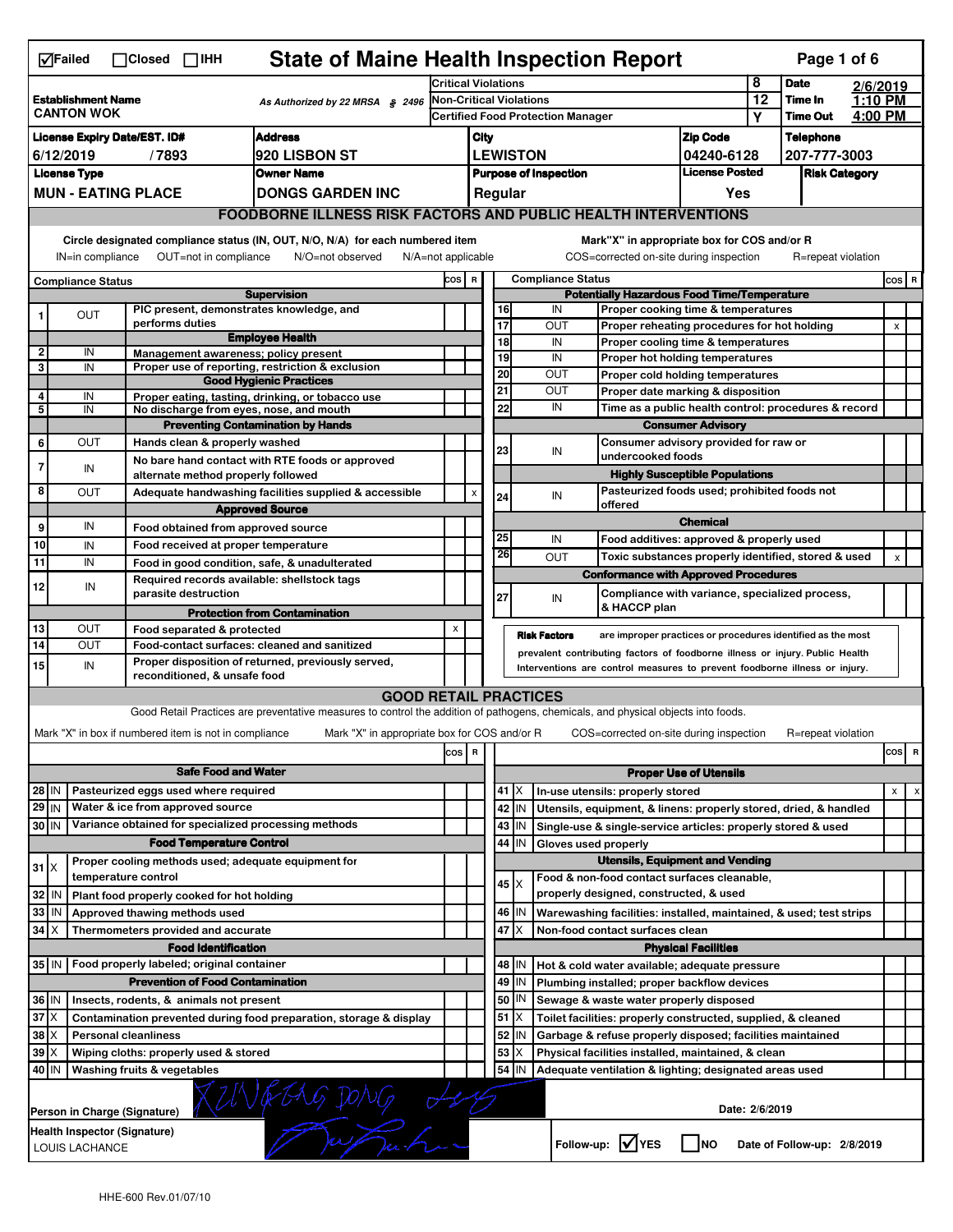|                                                    |                      |                                 | <b>State of Maine Health Inspection Report</b>  | Page 2 of 6            |                                  |  |
|----------------------------------------------------|----------------------|---------------------------------|-------------------------------------------------|------------------------|----------------------------------|--|
| <b>Establishment Name</b><br><b>CANTON WOK</b>     |                      | As Authorized by 22 MRSA § 2496 |                                                 |                        | 2/6/2019<br>Date                 |  |
| License Expiry Date/EST. ID#<br>6/12/2019<br>/7893 | 920 LISBON ST        | City / State<br><b>LEWISTON</b> | /ME                                             | Zip Code<br>04240-6128 | <b>Telephone</b><br>207-777-3003 |  |
|                                                    |                      |                                 | <b>Temperature Observations</b>                 |                        |                                  |  |
| <b>Temperature</b><br>Location                     |                      |                                 |                                                 | <b>Notes</b>           |                                  |  |
| Egg roll                                           | $133*$               |                                 | Plated for sevice, instructed to reheat to 165* |                        |                                  |  |
| Hot water                                          | $108*$<br>3 bay sink |                                 |                                                 |                        |                                  |  |
| Chicken fingers                                    | $47*$                | Cold holding, discarded         |                                                 |                        |                                  |  |
| Water<br>66*<br>handwash sink                      |                      |                                 |                                                 |                        |                                  |  |
| Fried rice                                         | $144*$               | Hot holding                     |                                                 |                        |                                  |  |
| Cut cabbage                                        | $42*$                | Wok line refrigerator unit      |                                                 |                        |                                  |  |
| Garlic and oil                                     | $34*$                | basement refrigerator           |                                                 |                        |                                  |  |
| Cooked chicken                                     | $40*$                | Single door cooler              |                                                 |                        |                                  |  |
| Cooked chicken wings                               | $53*$                |                                 | Cooling process, refrigerator unit              |                        |                                  |  |
| <b>BBQ Pork</b>                                    | $63*$                | Cooling process, 3 hours        |                                                 |                        |                                  |  |

**Person in Charge (Signature)**

**Health Inspector (Signature)**  LOUIS LACHANCE

**Date: 2/6/2019**

HHE-601(a)Rev.01/07/10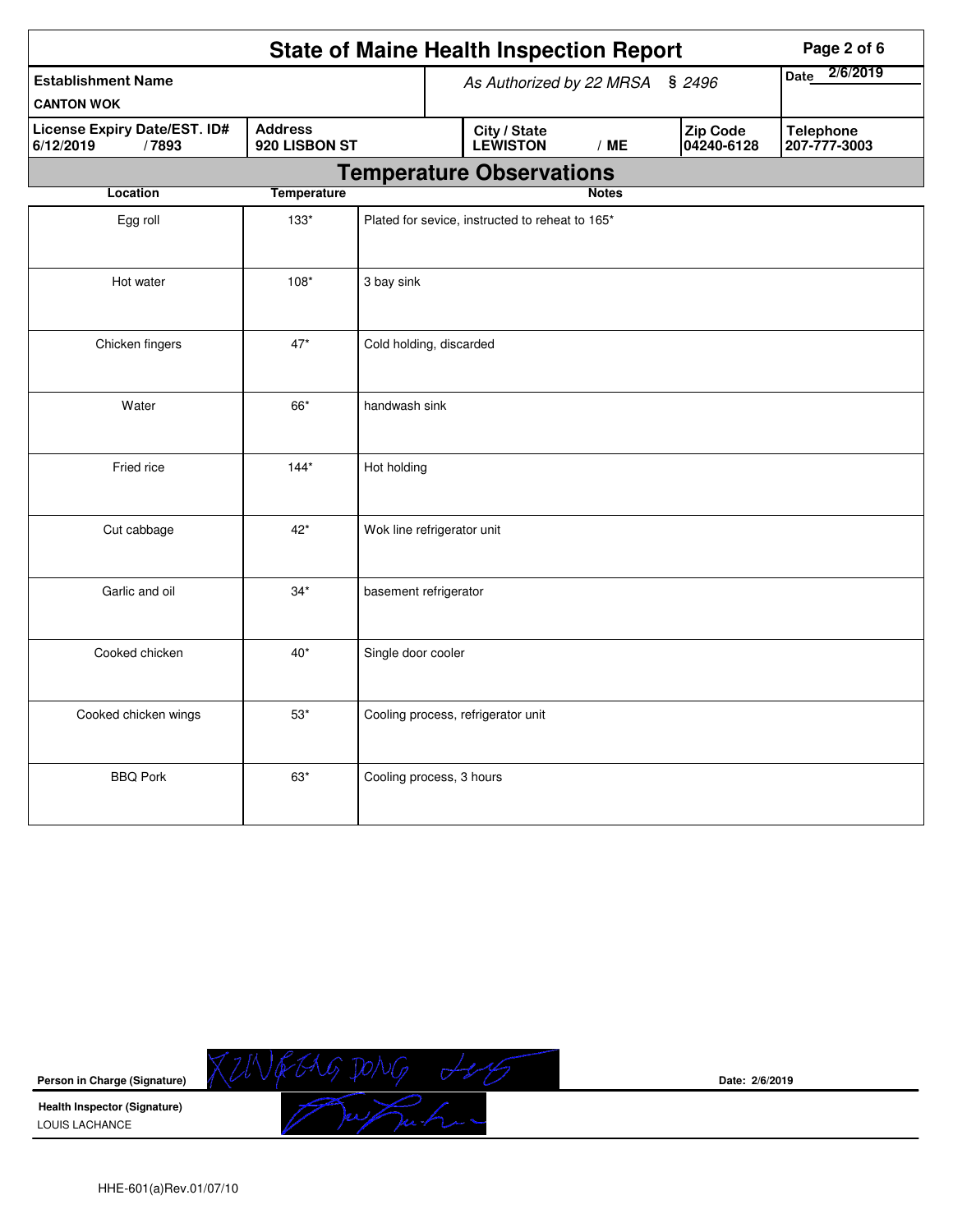| <b>State of Maine Health Inspection Report</b><br>Page 3 of 6                                                                                                                                                |                                                                                                                                                                                                                          |                                 |    |                               |                         |  |  |  |  |
|--------------------------------------------------------------------------------------------------------------------------------------------------------------------------------------------------------------|--------------------------------------------------------------------------------------------------------------------------------------------------------------------------------------------------------------------------|---------------------------------|----|-------------------------------|-------------------------|--|--|--|--|
| <b>Establishment Name</b>                                                                                                                                                                                    |                                                                                                                                                                                                                          |                                 |    |                               | 2/6/2019<br><b>Date</b> |  |  |  |  |
| <b>CANTON WOK</b>                                                                                                                                                                                            |                                                                                                                                                                                                                          |                                 |    |                               |                         |  |  |  |  |
| License Expiry Date/EST. ID#<br>6/12/2019<br>/7893                                                                                                                                                           | <b>Address</b><br>920 LISBON ST                                                                                                                                                                                          | City / State<br><b>LEWISTON</b> | ME | <b>Zip Code</b><br>04240-6128 |                         |  |  |  |  |
| <b>Observations and Corrective Actions</b>                                                                                                                                                                   |                                                                                                                                                                                                                          |                                 |    |                               |                         |  |  |  |  |
| Violations cited in this report must be corrected within the time frames below, or as stated in sections<br>8-405.11 and 8-406.11 of the Food Code                                                           |                                                                                                                                                                                                                          |                                 |    |                               |                         |  |  |  |  |
|                                                                                                                                                                                                              | 1: 2-102.11.(A).(B): C: The person in charge could not demonstrate required knowledge, either by complying with this code and no critical violations<br>during this inspection or not having a current CFPM certificate. |                                 |    |                               |                         |  |  |  |  |
| INSPECTOR NOTES: CFPM could not answer common questions associated with food safety or the big 5 foodborne illnesses.                                                                                        |                                                                                                                                                                                                                          |                                 |    |                               |                         |  |  |  |  |
| 6: 2-301.12: C: Food employees are not following proper hand cleaning procedures.                                                                                                                            |                                                                                                                                                                                                                          |                                 |    |                               |                         |  |  |  |  |
| INSPECTOR NOTES: Foodservice personel not washing hands inbetween tasks as required.                                                                                                                         |                                                                                                                                                                                                                          |                                 |    |                               |                         |  |  |  |  |
| 8: 5-202.12: N: Hand washing facility not properly equipped/installed with hot water of at least 100 F.                                                                                                      |                                                                                                                                                                                                                          |                                 |    |                               |                         |  |  |  |  |
| INSPECTOR NOTES: Handwash sink does not have supply of hot water. Hire licensed plumber to repares neccassary to achieve 100* or more water.                                                                 |                                                                                                                                                                                                                          |                                 |    |                               |                         |  |  |  |  |
| 8: 5-205.11.(B): N: Hand washing facility being used for other than hand washing.                                                                                                                            |                                                                                                                                                                                                                          |                                 |    |                               |                         |  |  |  |  |
| INSPECTOR NOTES: **REPEAT** Handwash sink has sauce pot in it. Handwash sink only used to wash hands.                                                                                                        |                                                                                                                                                                                                                          |                                 |    |                               |                         |  |  |  |  |
| 13: 3-302.11.(A).(2): C: Different types of Raw animal foods are not stored in a way to prevent cross contamination with each other during storage,<br>preparation, holding, or display.                     |                                                                                                                                                                                                                          |                                 |    |                               |                         |  |  |  |  |
| INSPECTOR NOTES: Raw chicken stored over raw beef. Raw chicken must be stored below beef. *COS                                                                                                               |                                                                                                                                                                                                                          |                                 |    |                               |                         |  |  |  |  |
| 14: 4-601.11.(A): C: Equipment food-contact surfaces and utensils are not clean to sight and touch.                                                                                                          |                                                                                                                                                                                                                          |                                 |    |                               |                         |  |  |  |  |
| INSPECTOR NOTES: BBQ pork roaster has large accumilation of old food. Wok utensils in direct contact with unsanitized surfaces.                                                                              |                                                                                                                                                                                                                          |                                 |    |                               |                         |  |  |  |  |
| 17: 3-403.11.(A): C: PHF not properly reheated to 165 F for 15 seconds for hot holding.                                                                                                                      |                                                                                                                                                                                                                          |                                 |    |                               |                         |  |  |  |  |
| INSPECTOR NOTES: Eggroll plated for service reheated to 133 degrees. Egg roll must be reheated to a minimum of 165*. *COS                                                                                    |                                                                                                                                                                                                                          |                                 |    |                               |                         |  |  |  |  |
| 20: 3-501.16.(A).(2): C: PHF not maintained at 41 F or less.                                                                                                                                                 |                                                                                                                                                                                                                          |                                 |    |                               |                         |  |  |  |  |
| INSPECTOR NOTES: Chicken fingers in refrigerator elevated in temperature. PHF's must be kept at 41* or below                                                                                                 |                                                                                                                                                                                                                          |                                 |    |                               |                         |  |  |  |  |
| 21: 3-501.17.(D): C: Date marking system used at the Eating Establishment does not meet the criteria list in code.                                                                                           |                                                                                                                                                                                                                          |                                 |    |                               |                         |  |  |  |  |
| INSPECTOR NOTES: No prepared foods held for storage are date marked. Label all prepared foods in storage with prepared date and discard date.                                                                |                                                                                                                                                                                                                          |                                 |    |                               |                         |  |  |  |  |
| 26: 7-204.11: C: Chemical SANITIZERS and other chemical antimicrobials applied to FOOD-CONTACT Surfaces do not meet the requirements<br>specified in 40 CFR 180.940 or 40 CFR 180.2020 sanitizing solutions. |                                                                                                                                                                                                                          |                                 |    |                               |                         |  |  |  |  |
| INSPECTOR NOTES: Bleach used at establishment not germicidical. Purchase approved sanitizer that is listed as killing bacteria and germs. *COS                                                               |                                                                                                                                                                                                                          |                                 |    |                               |                         |  |  |  |  |
| 31: 3-501.15: N: Cooked foods improperly cooled.                                                                                                                                                             |                                                                                                                                                                                                                          |                                 |    |                               |                         |  |  |  |  |
| INSPECTOR NOTES: Cooked foods are being cooled in deep plastic containers. Use shallow pans to cool.                                                                                                         |                                                                                                                                                                                                                          |                                 |    |                               |                         |  |  |  |  |
|                                                                                                                                                                                                              |                                                                                                                                                                                                                          |                                 |    |                               |                         |  |  |  |  |
| Person in Charge (Signature)                                                                                                                                                                                 |                                                                                                                                                                                                                          |                                 |    | Date: 2/6/2019                |                         |  |  |  |  |
| Health Inspector (Signature)                                                                                                                                                                                 |                                                                                                                                                                                                                          |                                 |    |                               |                         |  |  |  |  |
| LOUIS LACHANCE                                                                                                                                                                                               |                                                                                                                                                                                                                          |                                 |    |                               |                         |  |  |  |  |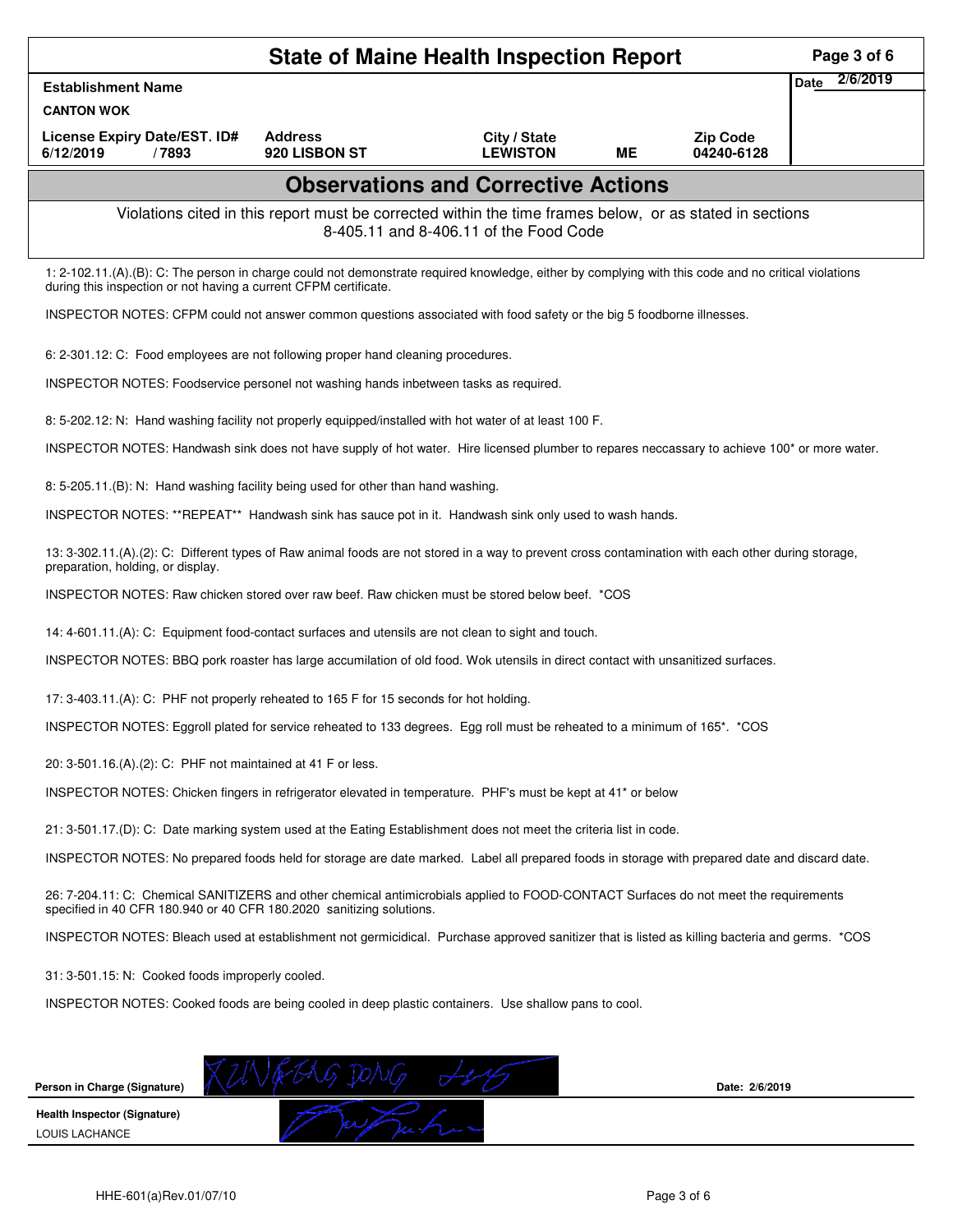| <b>State of Maine Health Inspection Report</b><br>Page 4 of 6                                                                                                                                                                               |                                 |                                            |           |                               |                         |  |  |  |
|---------------------------------------------------------------------------------------------------------------------------------------------------------------------------------------------------------------------------------------------|---------------------------------|--------------------------------------------|-----------|-------------------------------|-------------------------|--|--|--|
| <b>Establishment Name</b>                                                                                                                                                                                                                   |                                 |                                            |           |                               | 2/6/2019<br><b>Date</b> |  |  |  |
| <b>CANTON WOK</b>                                                                                                                                                                                                                           |                                 |                                            |           |                               |                         |  |  |  |
| License Expiry Date/EST. ID#<br>6/12/2019<br>/7893                                                                                                                                                                                          | <b>Address</b><br>920 LISBON ST | City / State<br><b>LEWISTON</b>            | <b>ME</b> | <b>Zip Code</b><br>04240-6128 |                         |  |  |  |
|                                                                                                                                                                                                                                             |                                 | <b>Observations and Corrective Actions</b> |           |                               |                         |  |  |  |
| Violations cited in this report must be corrected within the time frames below, or as stated in sections<br>8-405.11 and 8-406.11 of the Food Code                                                                                          |                                 |                                            |           |                               |                         |  |  |  |
| 34: 4-302.12.(A): N: Inadequate number of food temperature measuring devices provided.                                                                                                                                                      |                                 |                                            |           |                               |                         |  |  |  |
| INSPECTOR NOTES: Working Food probe thermometer not found. Purchase multiple thermometers to ensure proper cooking.                                                                                                                         |                                 |                                            |           |                               |                         |  |  |  |
| 37: 3-305.11: N: Food not protected from contamination during storage.                                                                                                                                                                      |                                 |                                            |           |                               |                         |  |  |  |
| INSPECTOR NOTES: Uncovered containers of cooked foods stacked on top of each other posing a problem of cross contamination.                                                                                                                 |                                 |                                            |           |                               |                         |  |  |  |
| 38: 2-402.11: N: Food Employees not wearing effective hair restraints.                                                                                                                                                                      |                                 |                                            |           |                               |                         |  |  |  |
| INSPECTOR NOTES: PIC not wearing hair restraints. Wear cap or hairnet to protect food from hair.                                                                                                                                            |                                 |                                            |           |                               |                         |  |  |  |
| 39: 3-304.14.(B).(1): N: Wiping cloths used for wiping counters and other equipment surfaces not held between uses in a chemical sanitizer.                                                                                                 |                                 |                                            |           |                               |                         |  |  |  |
| INSPECTOR NOTES: Dirty wiping cloths found throughout establishment and on working surfaces. Cloths must be held in chemical sanitizer.                                                                                                     |                                 |                                            |           |                               |                         |  |  |  |
|                                                                                                                                                                                                                                             |                                 |                                            |           |                               |                         |  |  |  |
| 41: 3-304.12: N: Improper between-use storage of in-use utensils.<br>INSPECTOR NOTES: In use utensils stored in water at 70 <sup>*</sup> . In use utensils must remain in water at 135 <sup>*</sup> or more or on a sanitized surface. *COS |                                 |                                            |           |                               |                         |  |  |  |
|                                                                                                                                                                                                                                             |                                 |                                            |           |                               |                         |  |  |  |
| 45: 4-501.11: N: Equipment in disrepair.                                                                                                                                                                                                    |                                 |                                            |           |                               |                         |  |  |  |
| INSPECTOR NOTES: Multiple door handles to refrigeration units are broken.                                                                                                                                                                   |                                 |                                            |           |                               |                         |  |  |  |
| 47: 4-602.13: N: Non-food contact surfaces are not cleaned at a frequency necessary to preclude accumulation of soil residues.                                                                                                              |                                 |                                            |           |                               |                         |  |  |  |
| INSPECTOR NOTES: All shelving and items on shelves, above food, are dirty. All refrigeration surfaces in need of cleaning and sanitizing. Clean more<br>often.                                                                              |                                 |                                            |           |                               |                         |  |  |  |
| 51: 5-501.17: N: Covered receptacle not provided. (Female use)                                                                                                                                                                              |                                 |                                            |           |                               |                         |  |  |  |
| INSPECTOR NOTES: No covered receptacle in employee restroom. Purchase trash receptacle that has a cover.                                                                                                                                    |                                 |                                            |           |                               |                         |  |  |  |
| 53: 6-501.11: N: The physical facilities are in disrepair.                                                                                                                                                                                  |                                 |                                            |           |                               |                         |  |  |  |
| INSPECTOR NOTES: Sheet metal counter used in meat cutting room is broken and filled with old food. Resurface equipment to be smooth and easily<br>cleanable.                                                                                |                                 |                                            |           |                               |                         |  |  |  |
|                                                                                                                                                                                                                                             |                                 |                                            |           |                               |                         |  |  |  |
|                                                                                                                                                                                                                                             |                                 |                                            |           |                               |                         |  |  |  |
|                                                                                                                                                                                                                                             |                                 |                                            |           |                               |                         |  |  |  |
|                                                                                                                                                                                                                                             |                                 |                                            |           |                               |                         |  |  |  |
|                                                                                                                                                                                                                                             |                                 |                                            |           |                               |                         |  |  |  |
|                                                                                                                                                                                                                                             |                                 |                                            |           |                               |                         |  |  |  |
| Person in Charge (Signature)                                                                                                                                                                                                                |                                 |                                            |           | Date: 2/6/2019                |                         |  |  |  |
| <b>Health Inspector (Signature)</b><br>LOUIS LACHANCE                                                                                                                                                                                       |                                 |                                            |           |                               |                         |  |  |  |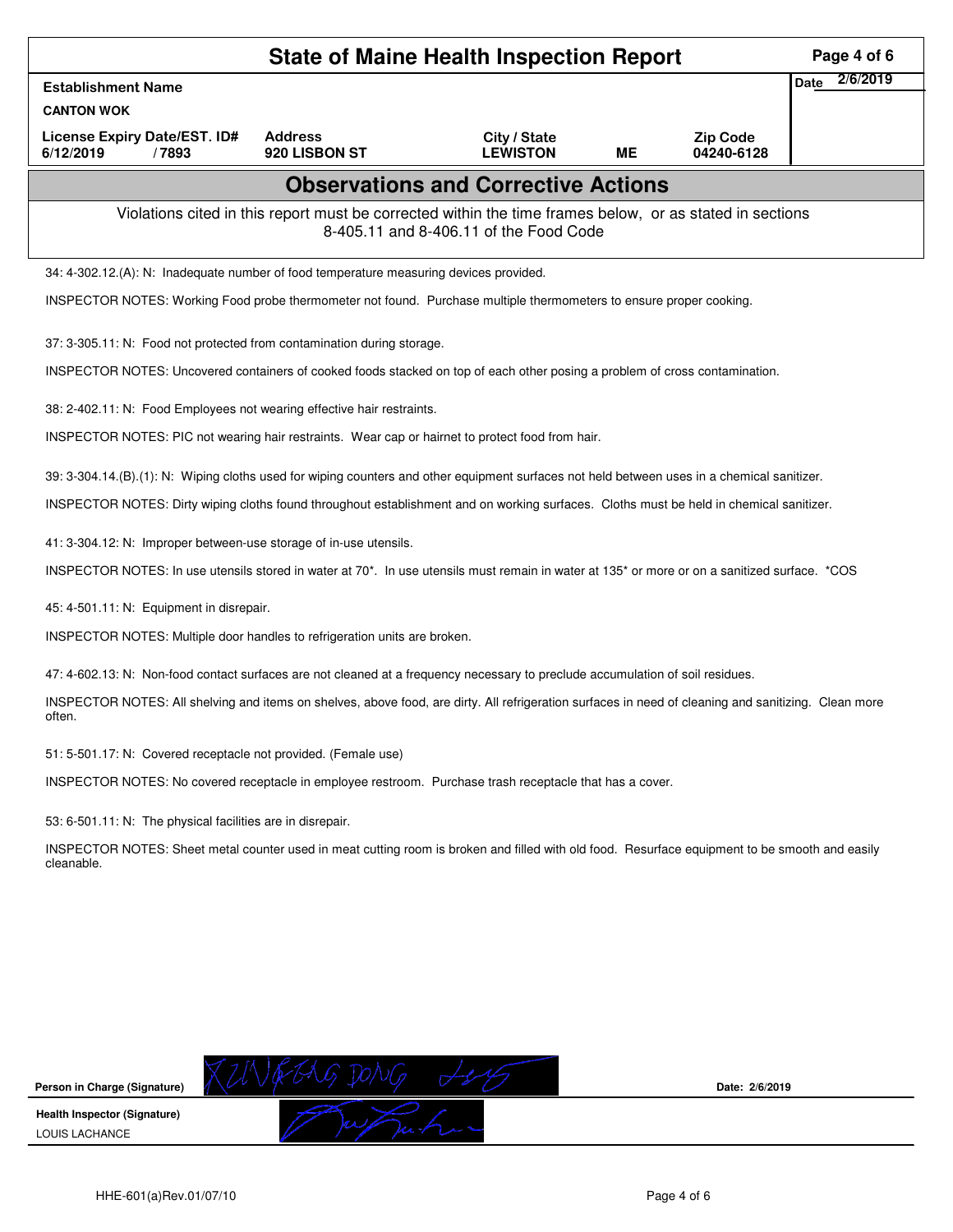| <b>State of Maine Health Inspection Report</b>     |                                 |                                 |    |                               |  |  |  |  |
|----------------------------------------------------|---------------------------------|---------------------------------|----|-------------------------------|--|--|--|--|
| <b>Establishment Name</b><br><b>CANTON WOK</b>     |                                 |                                 |    |                               |  |  |  |  |
| License Expiry Date/EST. ID#<br>6/12/2019<br>/7893 | <b>Address</b><br>920 LISBON ST | City / State<br><b>LEWISTON</b> | ME | <b>Zip Code</b><br>04240-6128 |  |  |  |  |
| <b>Inspection Notes</b>                            |                                 |                                 |    |                               |  |  |  |  |

\*\*Immenent Health Hazard issued. Will reinspect 2/8/19

\*\*Owner was asked if he needed an interpreter. He has requested interpreter for Mandarin Chinese.

Certified Food Protection Manager: Zing Dengue Dong exp. 4/8/20

Unless directed otherwise, all Eating Establishments are required to submit a copy of their Certified Food Protection Manager (CFPM) certificate. A CFPM must be hired at the time of a new eating establishment opening or within 60 days of when a CFPM leaves employment. For a list of CFPM courses and trainers go to

http://www.maine.gov/healthinspection/training.htm

Please provide a copy of this certification(s) to Carol Gott, Health Inspection Program, 286 Water St. 3rd Floor, Augusta, ME 04333, carol.gott@maine.gov or faxing to 207-287-3165.

Please include the name of your establishment and the establishment ID# with your certification(s).

Employee Health Policy:

The Health Inspection Program has implemented an educational public health initiative on Employee Health on March 1, 2017. The policy handouts will be provided to you by your inspector and reviewed during inspection for compliance. They are also available on the Program's website: http://www.maine.gov/healthinspection

2013 Maine Food Code Adoption:

The Maine Food Code was adopted in October of 2013. Please refer to our website for a copy, http://www.maine.gov/healthinspection. Following are a few of the major changes: \* No Bare Hand Contact with Ready-To-Eat Food. \* Establishments must have clean-up procedures for employees to follow following vomiting and diarrheal events. \* Date marking of Ready-to-eat potentially hazardous foods.

Violation Correction Timeframe:

Critical violations should be corrected on site, but in any event, within 10 days. The licensee must contact Louis Lachance when the critical violation has been addressed at 207-513-3125 extension 3224 or at llachance@lewistonmaine.gov. Non-critical violations must be corrected within 30 days. Failure to satisfactorily correct these violations before the follow-up inspection may result in enforcement proceedings by the Department to include fines and penalties. License renewals can be denied if violations are not corrected within the noted timeframes.

C= Critical violation and NC= Non-critical violation:

"Critical violation" means a provision of the Food Code that, if in non-compliance, is more likely than other violations to contribute to food contamination, illness or environmental health hazard.

Additional Inspection Fee:

License fees provide for two inspections per year. When additional inspections are required, the Department may charge an additional \$100 fee to cover the costs of each additional inspection or visit.

Document Retention/Posting: